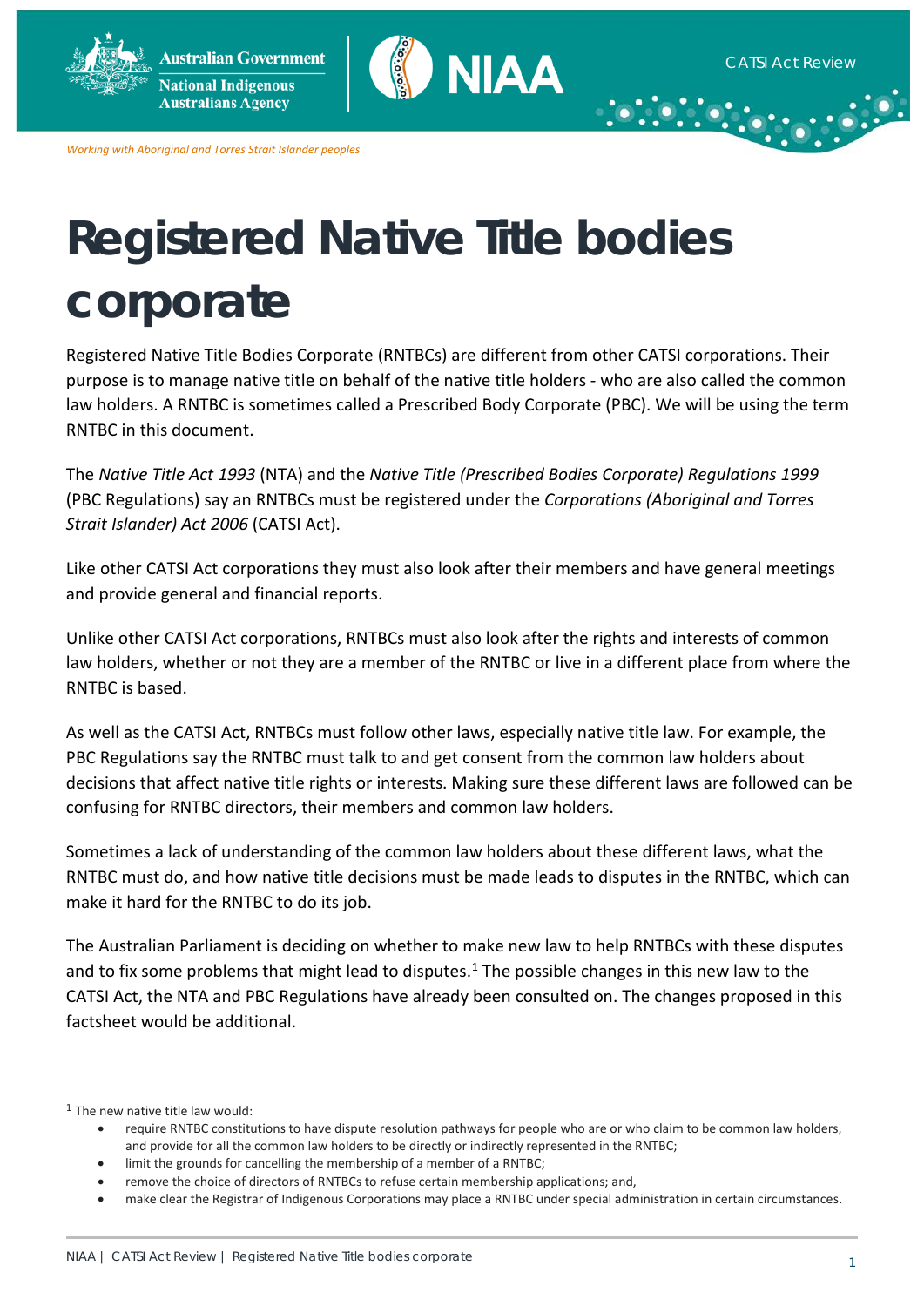### **Transparency about native title monies**

### What are native title benefits?

Common law holders make agreements with Governments and others like miners about using the land they have native title rights over for example Indigenous Land Use Agreements (ILUAs).

These agreements can provide money for common law holders (in this factsheet we call this native title money), like royalties from mining. But they can also include other benefits for common law holders (we call these non-monetary benefits), such as buildings, land and job commitments. Together they are native title benefits.

We have been told by those who responded to our online survey at the beginning of the review that common law holders need more and better information about the benefits they get from native title agreements. Such as:

- how decisions were made about the use of native title monies
- proper accounting for native title monies coming in and going out by the body that holds the native title monies—which will depend on the **Benefit Management Structure**
- reports about the use of native title monies from the RNTBC—whether the RNTBC holds money or not.

### What is a Benefit Management Structure (BMS) ?

BMS refers to a number of different corporations or trusts that manage native title benefits for common law holders.

A BMS is a common way for RNTBCs to manage risk and tax and can work well. However, some common law holders tell us that they do not get enough information from the BMS about their native title monies, including how their native title money is used.

Although RNTBCs are a small number of CATSI corporations, they represent about a quarter of all complaints to ORIC. Many of these complaints are about who looks after native title monies and other benefits and how native title monies and non-monetary benefits are used.

We want to make sure that the law and regulations about native title benefits is clear and is a good fit. We want RNTBC directors, members and common law holders to understand that native title monies are separate and different from other money that a corporation may get, for example grants from Government.

We also want to ensure transparency and accountability around native title monies so that:

- there is a record of native title monies coming in and going out
- decisions made about native title benefits are documented in meeting notes and accounts
- general reports and financial reports on native title benefits are provided to help common law holders to understand the native title money story.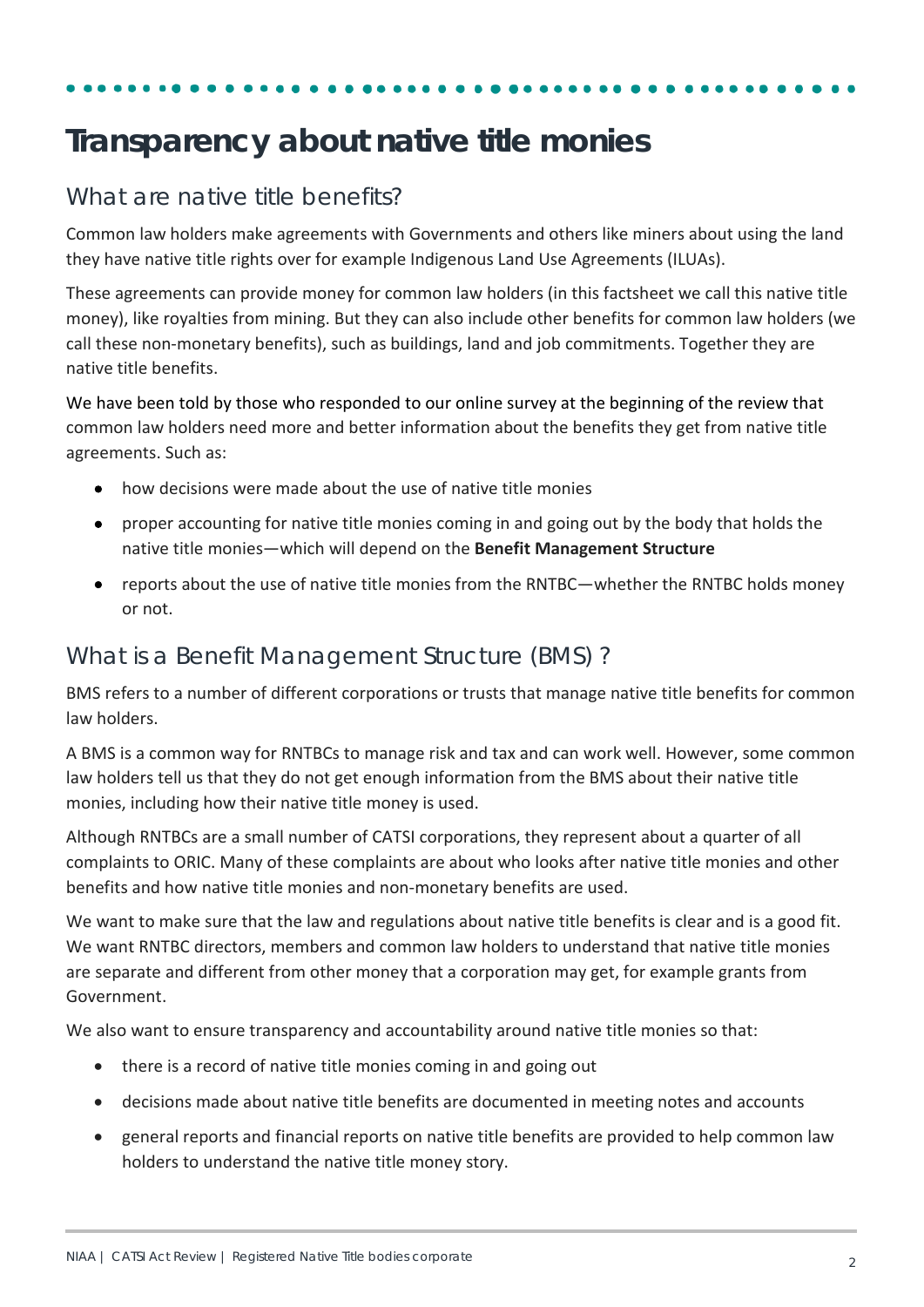We believe that making this information available will allow common law holders to monitor the performance of their native title benefits and will prevent disputes between common law holders and their RNTBC.

An additional complication is that different regulators may regulate the different corporations and trusts in a BMS.

- The Registrar of Indigenous Corporations is the CATSI Act regulator.
- The regulator for corporations registered under the *Corporations Act 2001* is the Australian Securities and Investments Commission.
- The regulator for charitable trusts and other not-for-profit organisations is the Australian Charities and Not for Profit Commission.
- Some trusts have no regulator.

Sometimes, when different regulators are involved the native title money story can be difficult to follow. Also, some trusts were set up before a native title determination and may no longer work well for the native title group. Some of these trusts can cost a lot of money to run.

To make BMS less complicated, it is an option to change the law to allow trusts to be created under the CATSI Act, separate from RNTBCs, so that the Registrar of Indigenous Corporations can be the regulator.

The Registrar could then ensure the trust is transparent and accountable to common law holders around the native title monies it holds.

### A special Benefit Management Structure

There has been a lot of discussion over many years about creating a specific BMS for common law holder groups that can support economic development using native title rights and native title benefits.

Charitable trusts have limits on how they can fund economic opportunities. Changes in 2013 to the tax laws and the *Charities Act 2013* have helped. Monies can be saved for use over time and used for economic outcomes that also have a charitable purpose.

### What we want to know from you

• Is there still a need for a native title specific BMS to help common law holders engage in economic development opportunities using their native title benefits?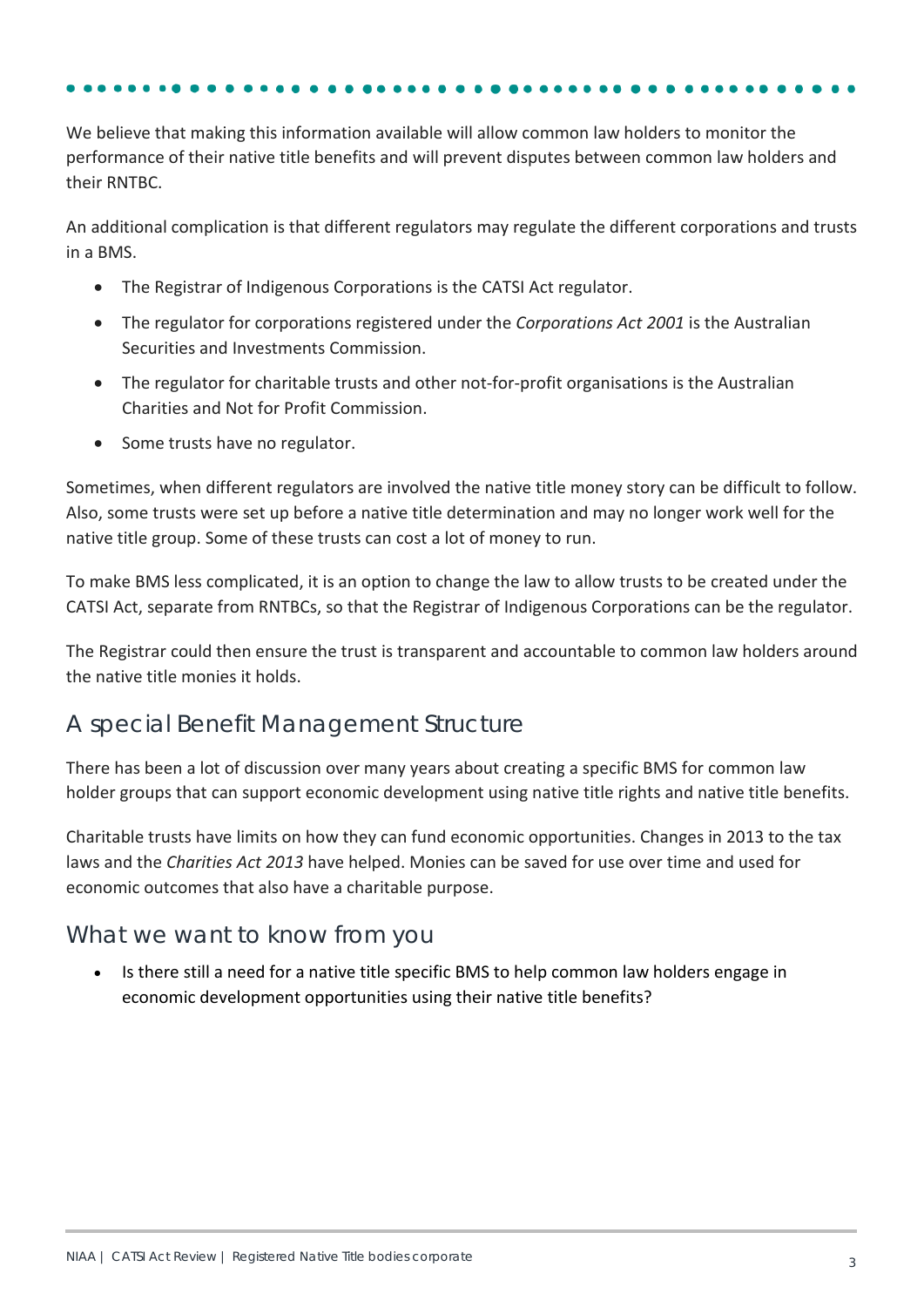## **Recording, reporting and decision making**

The CATSI Act does not require a RNTBC or a related trust or other corporation to report to the RNTBC members or common law holders about their native title monies or benefits.

The exception to this is when common law holders approve the RNTBC using native title monies for corporate use. Once this happens the money changes from being native title monies to corporate money, and the RNTBC must report on its use. Examples of a corporate use are to pay a RNTBC staff member or to lease an office space.

The PBC Regulations say that the RNTBC must invest or otherwise use native title monies as the common law holders say. But the regulations do not say how, when or how often RNTBCs must get this direction from common law holders.

Also, the PBC Regulations only apply to native title monies held by the RNTBC on trust for the common law holders. When native title monies are held by a separate corporation or trust there may be no requirement for that body to get a direction from common law holders on the investment and use of the native title monies or to report on it. Whether there is a requirement or not will depend on the rules of the corporation or trust.

We are proposing to change the law to require RNTBCs to keep native title monies and non-monetary benefits separate from other monies and to regularly report about monies and benefits to members and common law holders as part of their reporting under the CATSI Act. We think RNTBCs with bigger sums of native title monies should provide more detailed information in their annual financial report.

To avoid confusion, the law would also need a definition of native title money to separate it from other monies that the corporation may receive (e.g. government grants, contract administration fees, business activities).

A definition of non-monetary native title benefit would also be needed. This would help everyone understand the money and benefits that belong to the common law holders, what must be reported about and when money or benefits stop being native title money or benefits.

We think the law should be clear that common law holders have decision-making powers about native title money and non-monetary benefits. A change to the PBC Regulations could be made that when a RNTBC wants to make a decisions about native title benefits it must consult with, and have the consent of the common law holders—just like with decisions about native title.

### What we want to know from you

• Do you think these changes to reporting about native title benefits will result in better information for common law holders? Is there anything else we should do to get better reporting about the money story?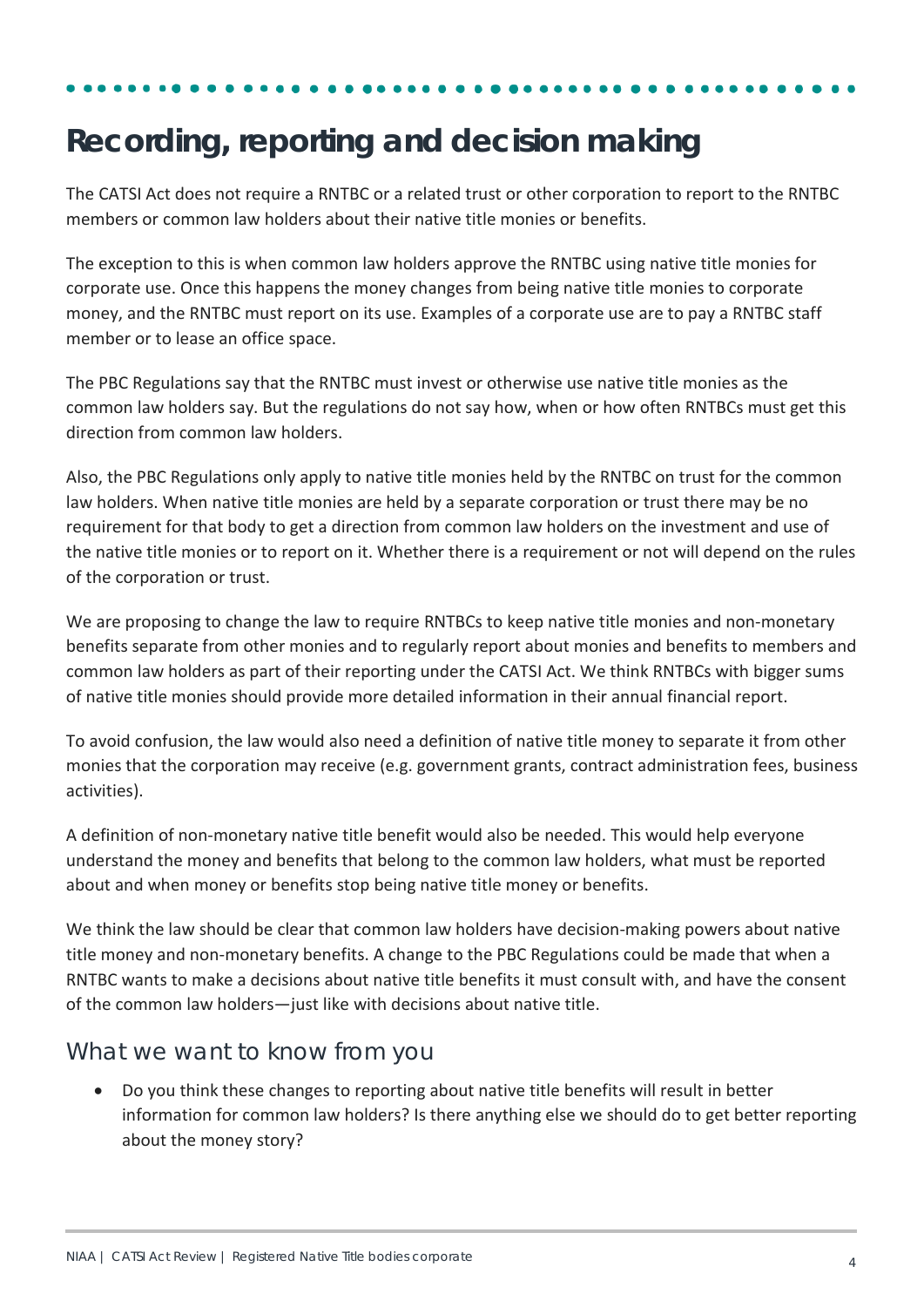- Some RNTBCs are small and don't have much money to report. Any extra reporting can be hard for these RNTBCs. Do you think we should limit these changes to bigger RNTBCs with more money and resources?
- Should the reporting requirements also apply to other corporations or trusts that hold native title monies, so they also have to report to common law holders?
- Do you think we should also limit these changes to corporations or trusts that hold a certain amount of native title monies and native title benefits?

It may help if there is a regulator that can be called upon to help where decisions about native title benefits are not made the proper way or where reports are not given about native title benefits. The law could be changed to make the Registrar of Indigenous Corporations the regulator for this, like they are the regulator for the CATSI Act.

- Should the Registrar also have a role as regulator for RNTBCs about native title decisions and reporting about native title money and benefits? This means that a RNTBC member or common law holder could ask the Registrar for help.
- If so, is there any area of the native title business of a RNTBC that ORIC should not have a say about?

## **Dispute resolution**

There are proposed changes to the CATSI Act and the NTA to help RNTBCs with disputes currently before the Australian Parliament. If those laws are passed by Parliament:

- Every RNTBC will be required to have a rule in its rule book that outline how the RNTBC will deal with disputes with persons who are not members of the RNTBC (but believe they are common law holders) just as RNTBCs are already required to have a rule about disputes with members.
- A RNTBC or common law holder will be able to ask the National Native Title Tribunal (NNTT) for mediation to help resolve a dispute.

We won't be able to tell whether these changes will help end disputes until they become law and we see how they work on the ground.

Mediation may not resolve all RNTBC disputes, which for some may leave going to court as the only option. Going to court can be expensive and time-consuming.

Another option to solve disputes is arbitration. Arbitration can happen where people in a dispute (the disputants) tell their story to a qualified person who listens carefully to both sides, asks questions, looks at the evidence and then makes a decision that binds the parties.

Arbitration may be a helpful option where a RNTBC and common law holders, despite having tried, cannot resolve their dispute.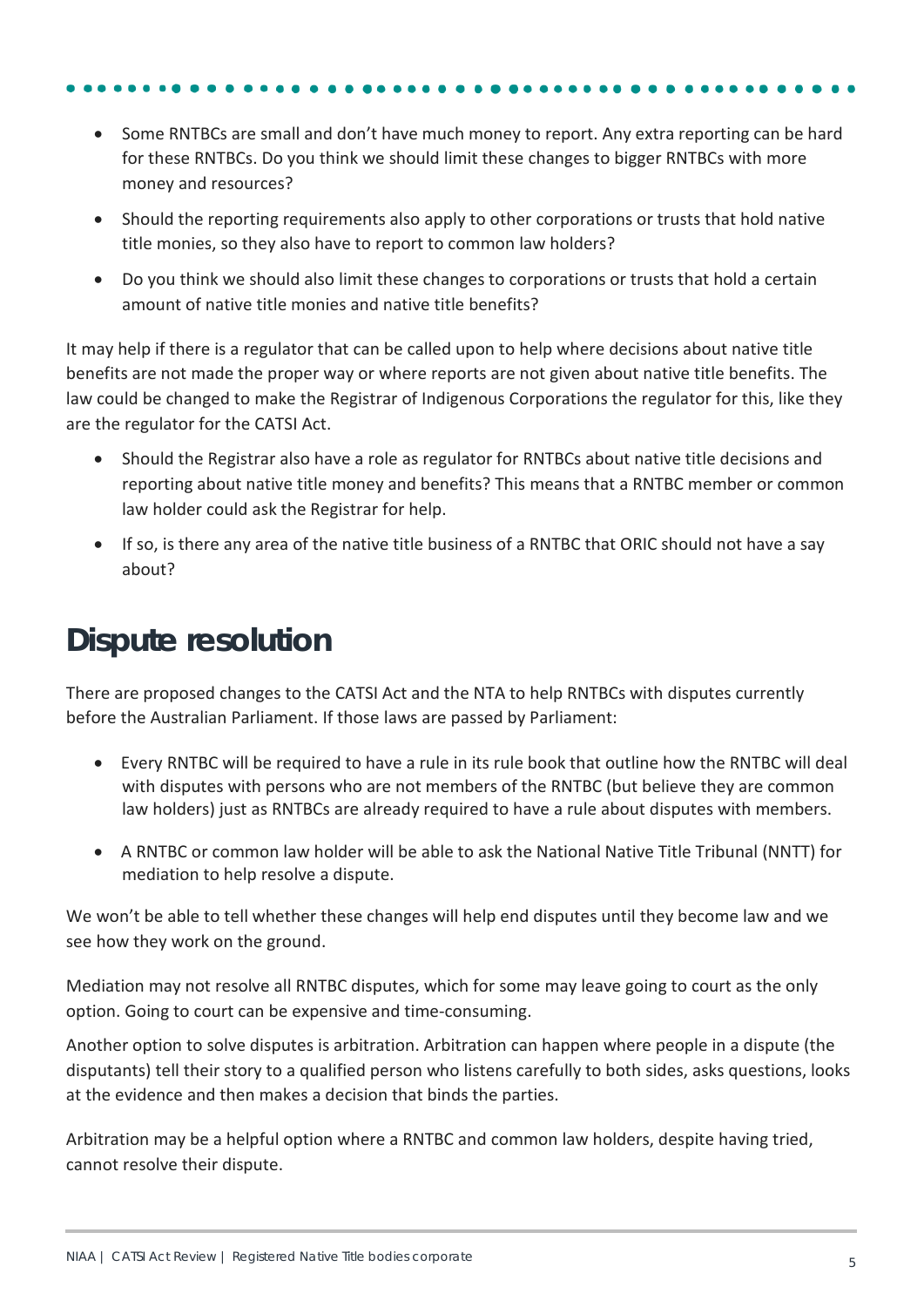A regulator may be needed to ensure the RNTBC complies with an arbitrated outcome. This could be the Registrar of Indigenous Corporations given they are the regulator for the CATSI Act and have experience

What we want to know from you

in working with Indigenous corporations.

- If arbitration is possible, which organisation should hold the function?
- For example would the NNTT be suitable given its mediation role in, and experience with, native title?
- Would the Registrar of Indigenous Corporations be suitable for the role of regulator, enforcing the outcomes of arbitration?

## **Model RNTBC rule book**

RNTBCs have different responsibilities under law. They must treat corporate issues separately from most native title issues and this can be confusing. A good rule book can help directors, members and common law holders with this.

We are proposing a model rule book specifically made for RNTBCs.

ORIC provides resources to help with the development of rule books and already has a general model rule book. A model rule book is an example of what a good rule book is like. It covers things that the CATSI Act requires to be covered by the rules.

A RNTBC model rule book would give examples of good processes to manage disputes and also allow for a RNTBC to develop its own decision-making processes within the CATSI and native title laws.

RNTBC members could choose if they wanted to adopt the model rule book for their RNTBC or use it to help them develop or change their own rules.

What we want to know from you

• Is the development of a RNTBC-specific model rule book a good idea?

## **Name change recorded on the Register of RNTBCs**

If an RNTBC registers a name change under the CATSI Act, it's not clear if the name change can be carried over to the National Native Title Register, which is where the National Native Title Tribunal records the details of native title determinations, including the name of the RNTBC. The Native Title Act could be amended to allow this to happen.